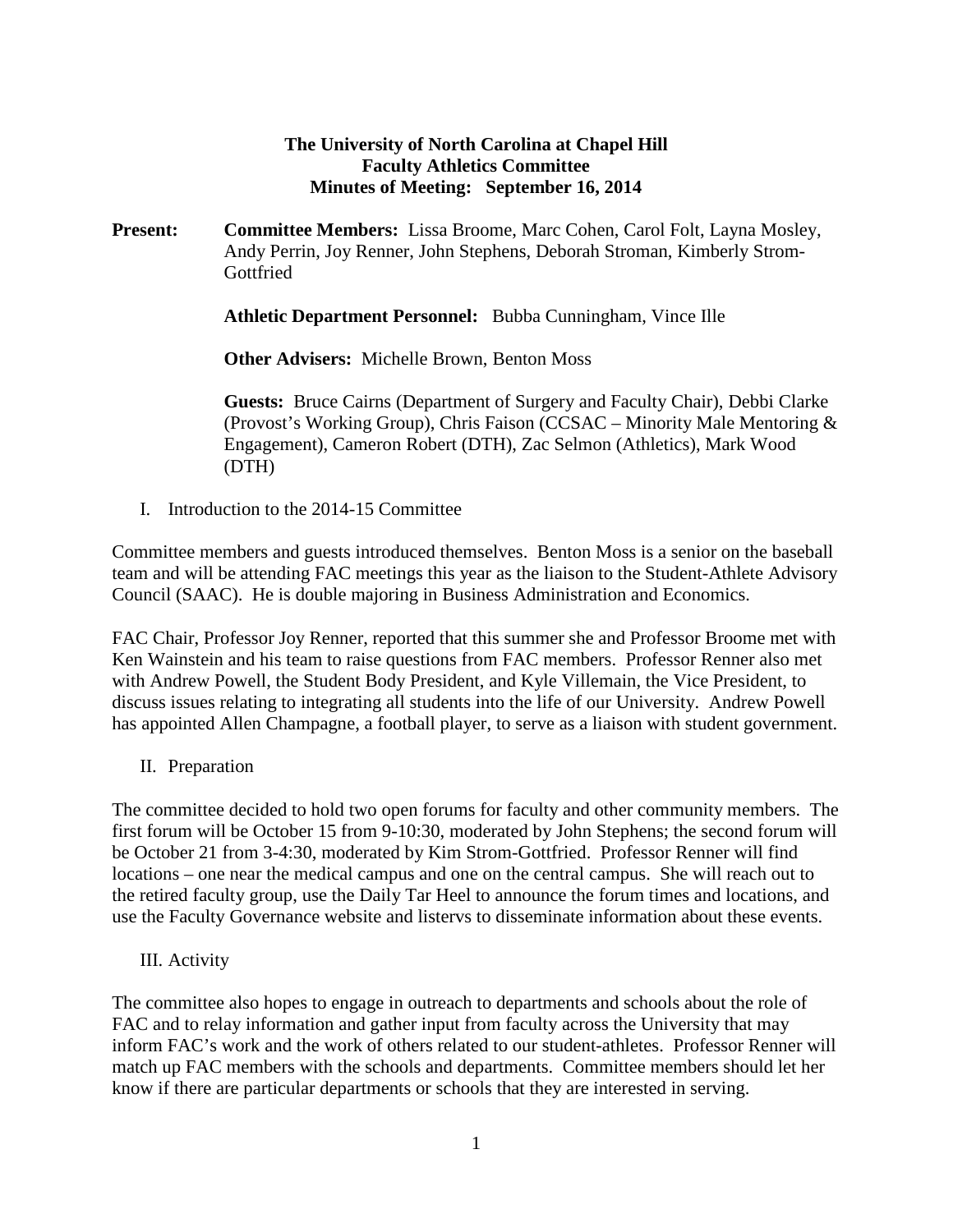The committee discussed several ways to reach out to departments and schools, including an email to Deans, Directors, and Chairs listing the liaisons and inviting faculty to contact them. Others believed attending a faculty meeting to introduce the liaison concept might be helpful. A third suggestion was for the liaison to meet with the department chair and ask the chair to distribute the liaison's contact information.

If someone does reach out with a concern about a student-athlete's academic conduct or performance, the liaison should inform Michelle Brown so we will have one central repository of issues that have been raised. If the concern is broader than academics, then the liaison may consider consulting the topic experts in the area or asking that the item be put on the agenda for an upcoming FAC meeting.

IV. Report of the Faculty Athletics Representative

Professor Lissa Broome referred to her written report which is attached and was posted on Sakai prior to the meeting. Complete Carolina provides financial assistance to former student-athletes to return and complete their degrees. Other students who are seeking to return to school also have the opportunity to work with admissions and financial aid. It is important to disseminate the ACC Honor Roll press release to students who are named in the Honor Roll. In addition, Bubba Cunningham would like to reach out to students and their parents to congratulate them on important academic achievements. After reviewing the APR/GSR/FGR chart that accompanies her report to Faculty Council, Professor Broome noted that the NCAA will be releasing the most recent GSR information in a few weeks.

V. Report of the Athletics Director

Bubba Cunningham presented a PowerPoint outlining some of the significant changes in the landscape of intercollegiate athletics that had occurred since the committee last met. These developments included the *O'Bannon* litigation (cost of attendance and trust fund for name, image, and likeness revenue), *Jenkins* litigation (to permit schools to bid in an open market for student-athletes), and NCAA governance restructuring which includes the ability for 65 schools in the Power 5 conference (including the ACC) to have autonomy from the other Division I schools on a subset of issues, including adding the full cost of attendance to the student-athlete full grant-in-aid. There will be a significant financial component to meeting the full cost of attendance and the other potential changes.

The ACC is monitoring these governance issues through a 5-5-5 committee with one representative from each school for a total of 5 FARs, 5 ADs, and 5 Presidents. The committee is focusing on guiding principles. There are three possible models – a Professional model, the Collegiate model, and an Ivy League Model where aid is based on need. At present, courts are taking the lead in pushing the model towards a Professional model that is less concerned with competitive equity and may have the effect of funneling more resources to a smaller number of student-athtletes. The autonomy structure provides an opportunity to consider principles that should guide the model for intercollegiate athletics.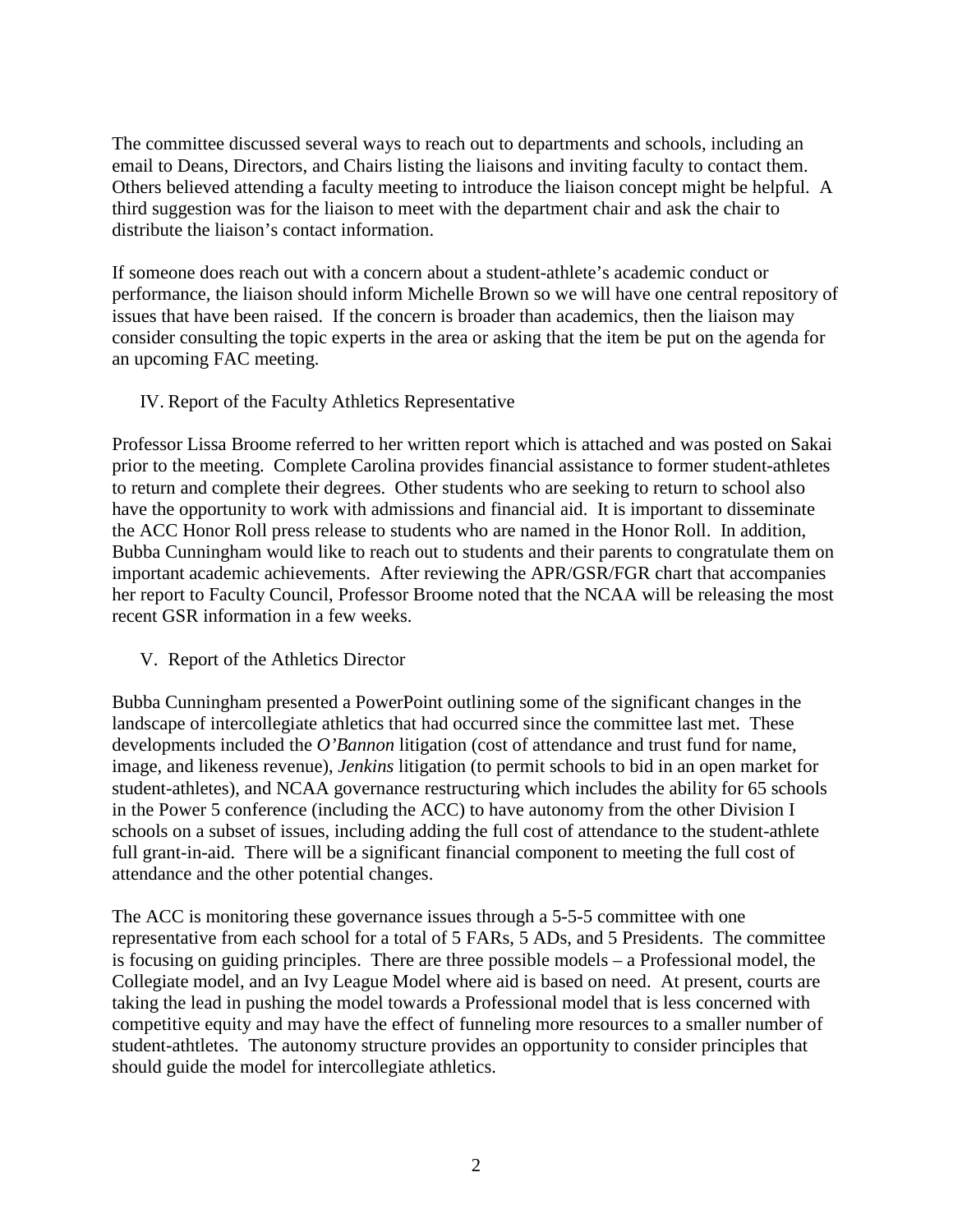A significant aspect of the changes in NCAA governance is the incorporation of student-athletes as voting members of the NCAA Division I Board of Directors and the Council. The importance of our local SAAC will also be elevated through more direct interaction by the SAAC liaison, Benton Moss, and more intentional discussion with SAAC of all ACC and NCAA governance issues.

## VI. Closed Session

Upon motion, a second, and a unanimous vote, the committee went into closed session in order to prevent the disclosure of information that is privileged or confidential relating to an incident involving members of the football team. At the conclusion of the discussion, upon motion, a second and a unanimous vote, the committee returned to open session.

## VII. Remarks from the Chancellor

Chancellor Carol Folt noted the importance of the Working Group's efforts over the past year. She said we should expect to receive Ken Wainstein's findings sometime this fall. She stressed that the Wainstein report would not contain recommendations, but that his findings might inform additional things we may want to put into place as we respond to his report. The University has provided Mr. Wainstein with a number of documents and is working to consider ways to appropriately make available those documents that were important to the investigation. Chancellor Folt also noted that the NCAA reopened its prior investigation this summer and that most likely it will not conclude its work until sometime after the Wainstein report is released.

Chancellor Folt's biggest concern is how the Wainstein report will affect the student-athletes on our campus today. Some have been the subject of unfair finger pointing and targeting. She hopes that FAC will be able to assist her in helping the University community and the faculty move forward following the report.

Within the first week after Complete Carolina was announced, Chancellor Folt was heartened to report, that we heard from 40-45 former student-athletes interested in finishing their degrees. The financial aid that will be offered by the Athletics Department to those eligible to finish their studies will be based on the amount of financial aid the student-athlete received in his or her first year at Carolina.

The Chancellor met recently with coaches and with SAAC to learn what each group hoped the University would say about athletics and student-athletes in the wake of the Wainstein report. She remarked that the Wainstein report will largely be about the past. We need to recognize what we have done to improve as a University since those events took place, and we need to turn to the future to move forward with any needed additional reforms or improvements.

Professor Deborah Stroman noted that in the face of the racial issues in Ferguson, Missouri she was promoting an initiative called, "Take 10." Its purpose is to encourage everyone to take 10 minutes to talk to someone who doesn't look like them. She is especially concerned that some of the statements being made about UNC student-athletes are centered on black male studentathletes.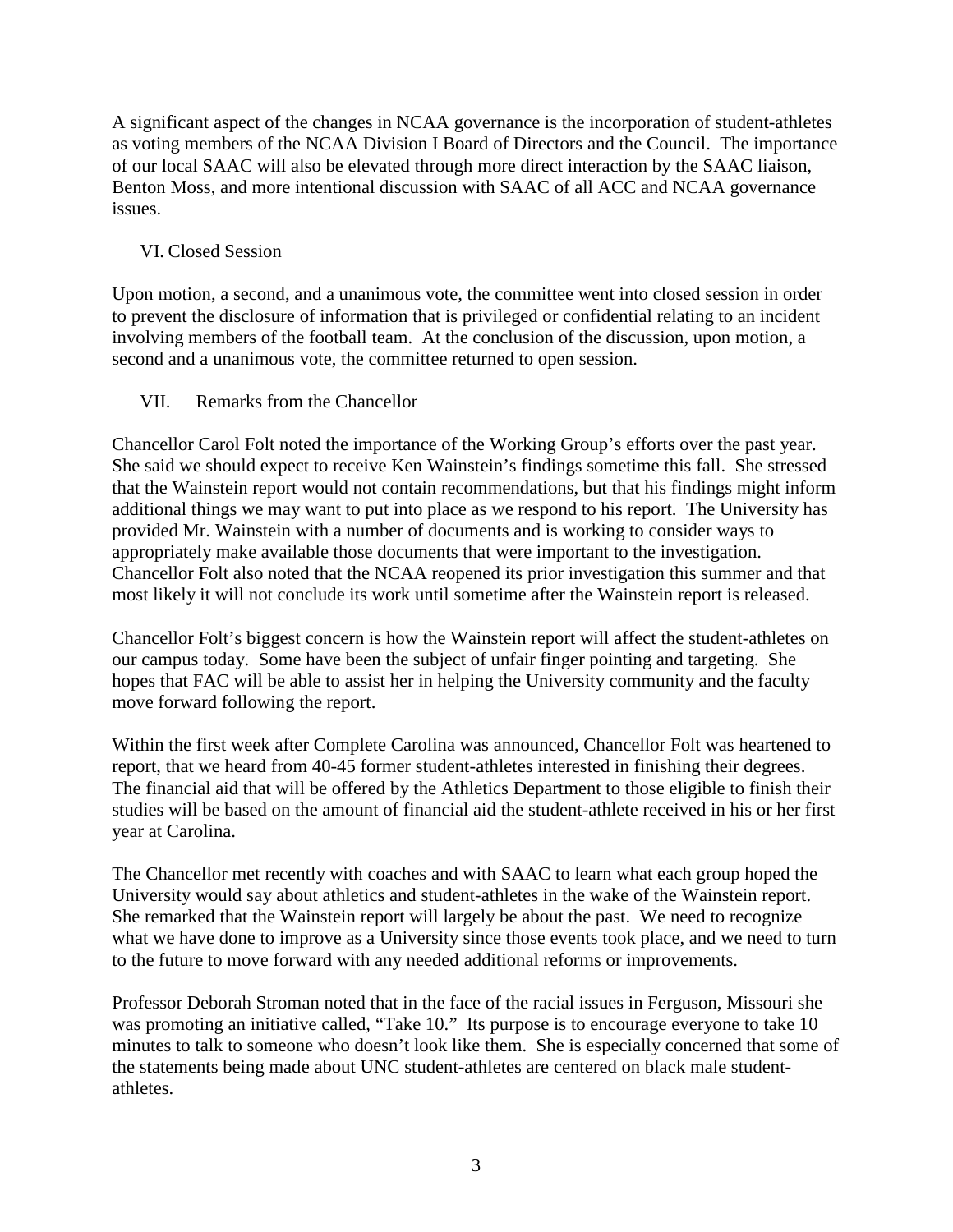VIII. Review

Professor Renner asked the committee to review the Working Group documents and provide comments. The topics the committee will be taking up next include communication between faculty and student-athletes, understanding, and healthy culture development.

The meeting adjourned at 5:30.

The next meeting is October 14, 2014.

Minutes respectfully submitted by Lissa Broome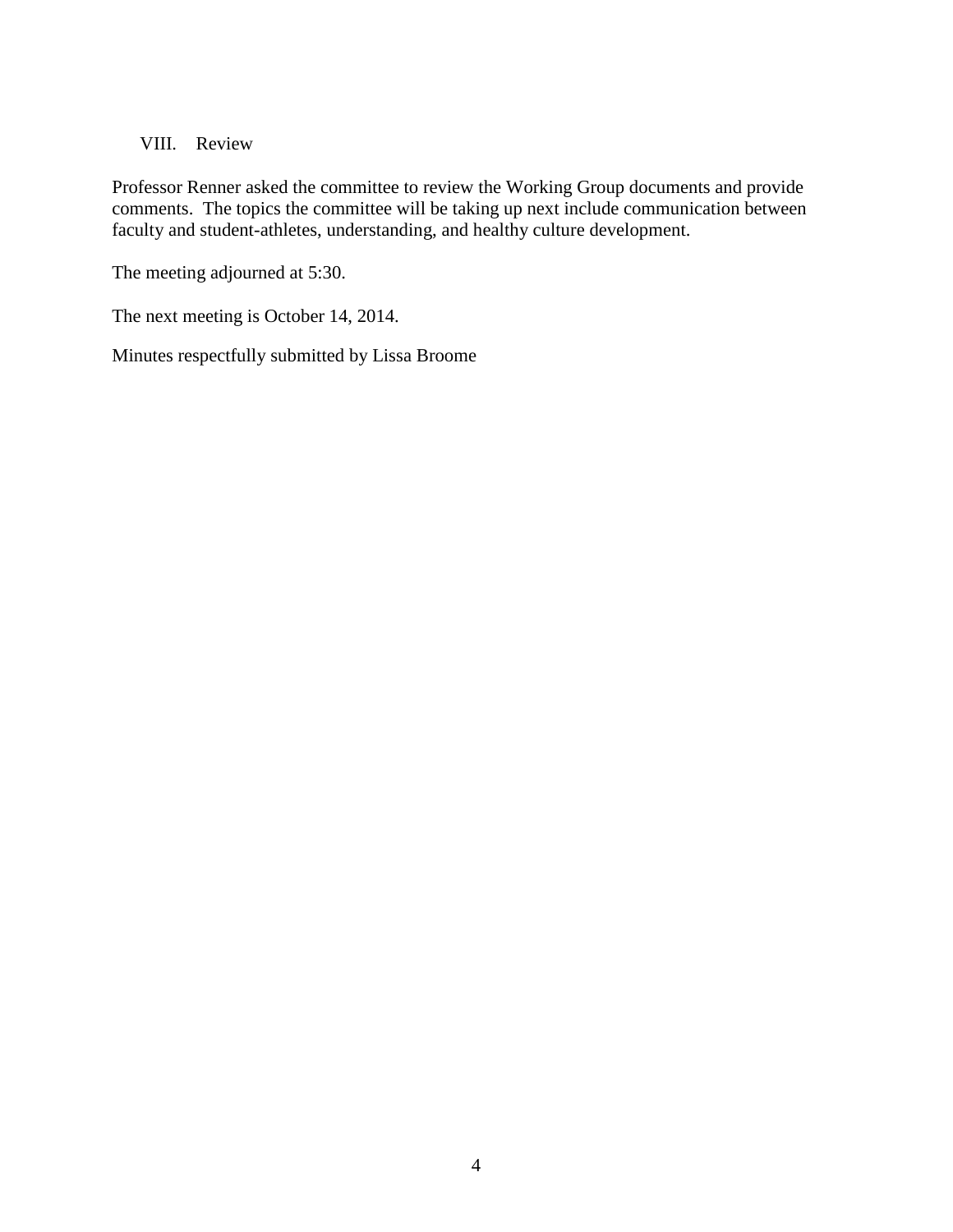## **Update from the Faculty Athletics Representative September 16, 2014**

- 1. I will present my Annual Report to Faculty Council this Friday, September 19. A copy of the report is posted on the Sakai site under Reports.
	- a. Page 3 of the report has a chart with APR/GSR/FGR info on it. The new information on that chart is the APR for 2012-13 for four teams and the chart below that which shows a comparison for 2012-13 in GSR, FGR and APR among 5 ACC schools (UNC, NC State and UVA on the public side and Duke and Wake Forest on the private side).
	- b. Below the report is a noteworthy statistic that for 2012-13 six of our teams were in the top 10% for their sport in APR (Women's Fencing, Women's Golf, Gymnastics, Rowing, Volleyball, and Women's Tennis). Women's Fencing and Women's Golf have been in the top 10% each of the 9 years the APR has been reported, and Volleyball has received this recognition in 8 out of the 9 years.
- 2. The University announced at the end of June that it had received a verbal notice of inquiry from the NCAA that it is reopening is earlier examination of academic irregularities, [http://carolinacommitment.unc.edu/updates/statement-from-university-of](http://carolinacommitment.unc.edu/updates/statement-from-university-of-north-carolina-athletic-director-bubba-cunningham/)[north-carolina-athletic-director-bubba-cunningham/.](http://carolinacommitment.unc.edu/updates/statement-from-university-of-north-carolina-athletic-director-bubba-cunningham/) The NCAA has determined that additional people with information and others who were previously uncooperative might now be willing to speak with the enforcement staff.
- 3. In August the NCAA Division I Board of Directors adopted a new governance model. One aspect of this model is the opportunity for five conferences (ACC, Big 10, SEC, PAC 12, Big 12) to have autonomy and pass legislation related to a specific set of issues. Items are to be added to the autonomy agenda by October 1, comments will be received, and legislation arising out of these agenda items will be presented in December to be discussed and voted upon at the January 2015 NCAA Convention in special sessions for the five conferences. In addition, nominations are being accepted for a reconstituted Council, which will be the primary legislative body for Division 1 underneath the NCAA Division I Board of Directors (which is primarily composed of college presidents). The ACC will have a conference nominee to the Council and an ACC President will represent ACC institutions on the NCAA Division I Board of Directors.
	- a. Student-athletes will having voting representation on the Division I Board of Directors, the Council, and in the autonomy structure.
	- b. We have had conversations about how to reach out to student-athletes and include their voices on our campus and in the ACC.
		- i. Student-athletes (meetings organized through SAAC) provided feedback on the Working Groups work and have attended many of the Working Group meetings this summer.
		- ii. A student-athlete will begin attending FAC meetings this fall.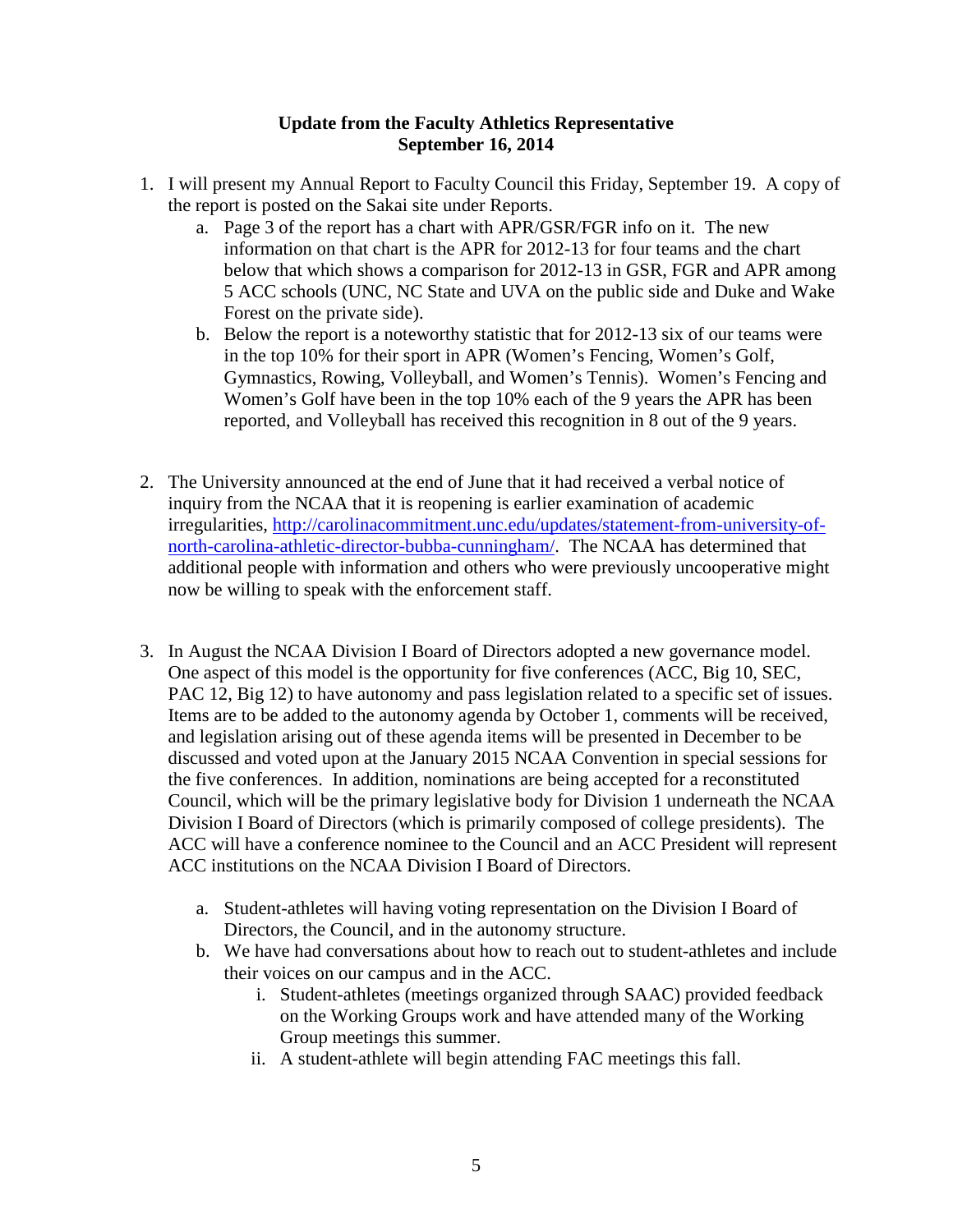- 4. In August, Judge Wilken from the federal district court for the Northern District of California issued her decision in O'Bannon v. NCAA. There were two important holdings:
	- a. The NCAA may cap the compensation paid to student-athletes but this cap cannot be set below the cost of attendance. The current grant in aid is on most campuses a lesser sum than full cost of attendance and is measured by tuition, fees, room, board, and books.
	- b. The NCAA may not prevent member schools from depositing a share of licensing revenue in trust for FBS football and Division I basketball recruits, payable when they leave school of their eligibility expires.
		- i. The NCAA may set a cap on the amount that may be held in trust, but it is prohibited from setting a cap less than \$5,000 (in 2014 dollars) per year that the student-athlete remains academically eligible to compete.
		- ii. Schools may elect to offer lower amounts, but may not unlawfully conspire with each other in setting those amounts.
		- iii. The NCAA may adopt rules to ensure that no school offers a recruit a greater share of licensing revenue than it offers any other recruit in the same class and on the same team.
		- iv. The amount that may be placed in trust may vary from year to year.
- 5. Layna Mosley has graciously agreed to be the UNC representative to the Coalition on Intercollegiate Athletics (COIA), a role I previously held.
- 6. The University announced Complete Carolina to provide financial assistance to studentathletes who are returning to Carolina to complete their degree, [http://unc.edu/campus](http://unc.edu/campus-updates/complete-carolina-strengthens-commitment-to-former-student-athletes-undergraduate-education/)[updates/complete-carolina-strengthens-commitment-to-former-student-athletes](http://unc.edu/campus-updates/complete-carolina-strengthens-commitment-to-former-student-athletes-undergraduate-education/)[undergraduate-education/.](http://unc.edu/campus-updates/complete-carolina-strengthens-commitment-to-former-student-athletes-undergraduate-education/)
- 7. The Student-Athlete Academic Initiative Working Group met throughout the summer and received feedback from various groups about the first half of its work.
- 8. I will be attending the Division I-A FAR Conference in Dallas September 21-22. Program highlights include:

• A panel including Ohio State AD Gene Smith, MAC Commissioner Jon Steinbrecher, and Big 12 Commissioner Bob Bowlsby will provide their perspectives on the NCAA Division I Governance Redesign.

• Individual speakers include NCAA President Mark Emmert and Kansas State University President Kirk Schulz, who serves on the NCAA Division I Board of Directors and was one of the seven members of the Governance Redesign Committee.